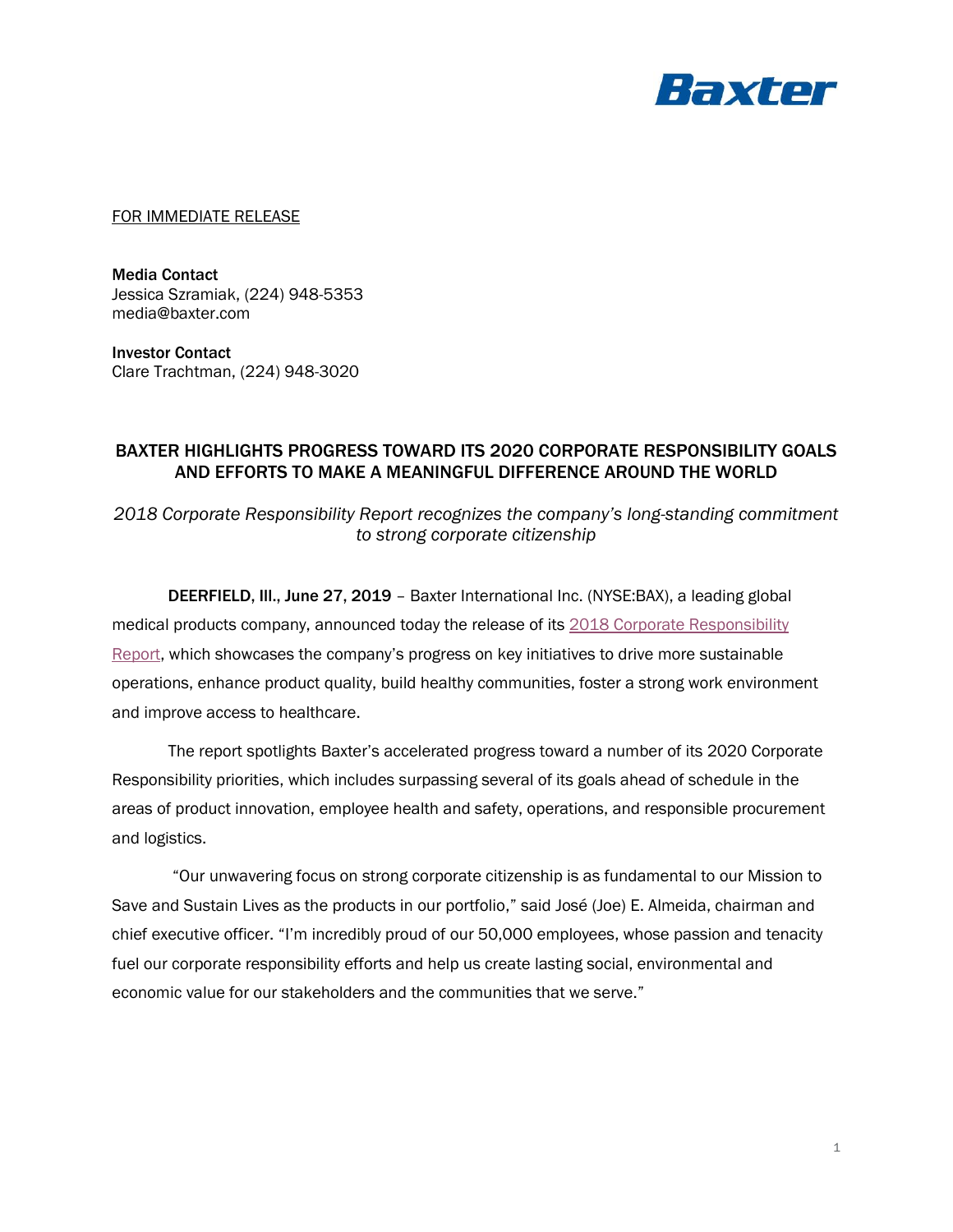

Highlights of the 2018 report include:<sup>1</sup>

## Driving Sustainability of Products and Operations

- In 2018, Baxter continued to implement sustainable practices across its value chain and reduce its environmental impact globally. Compared to its 2015 baseline, the company reduced absolute greenhouse gas emissions by 14%, exceeding its 2020 goal, in part due to 29% of Baxter's energy use from operations coming from renewable sources. Baxter's hospital and clinic recycling partnerships in Australia, New Zealand and Guatemala resulted in more than 200 tons of PVC recycled. In addition, the company increased its spending with diverse suppliers to 6.1% of relevant spending in 2018, up by more than 50% since 2015 and exceeding its goal.
- Since 2015, Baxter has enhanced its design control, change control and labeling processes, leading to more than 100 product improvements. As a result, Baxter saw significant improvements in quality-related metrics including a 19% decrease in complaint incidents, 73% reduction in medical device reports, 61% decline in field alert reports and 42% reduction in field actions compared to 2015.

# Building Healthy Communities Worldwide

• Baxter and its employees are dedicated to improving the well-being of the communities where they live and work. In 2018, Baxter and the Baxter International Foundation donated nearly \$18 million in cash and products to communities globally in support of humanitarian aid, disaster relief, STEM education initiatives and community engagement.

#### Increasing the Availability of Healthcare for the Underserved

• Baxter is focused on ensuring essential health services are accessible to those who need them most. Among hundreds of other grants and programs, these efforts include the Baxter International Foundation's signature "Driving Your Health" initiative with the humanitarian organization Direct Relief, now in its third year. This free community mobile medical program serves the greater Mexico City area and offers services focused on improving health outcomes through basic preventive care, managing chronic conditions and providing transportation assistance to and from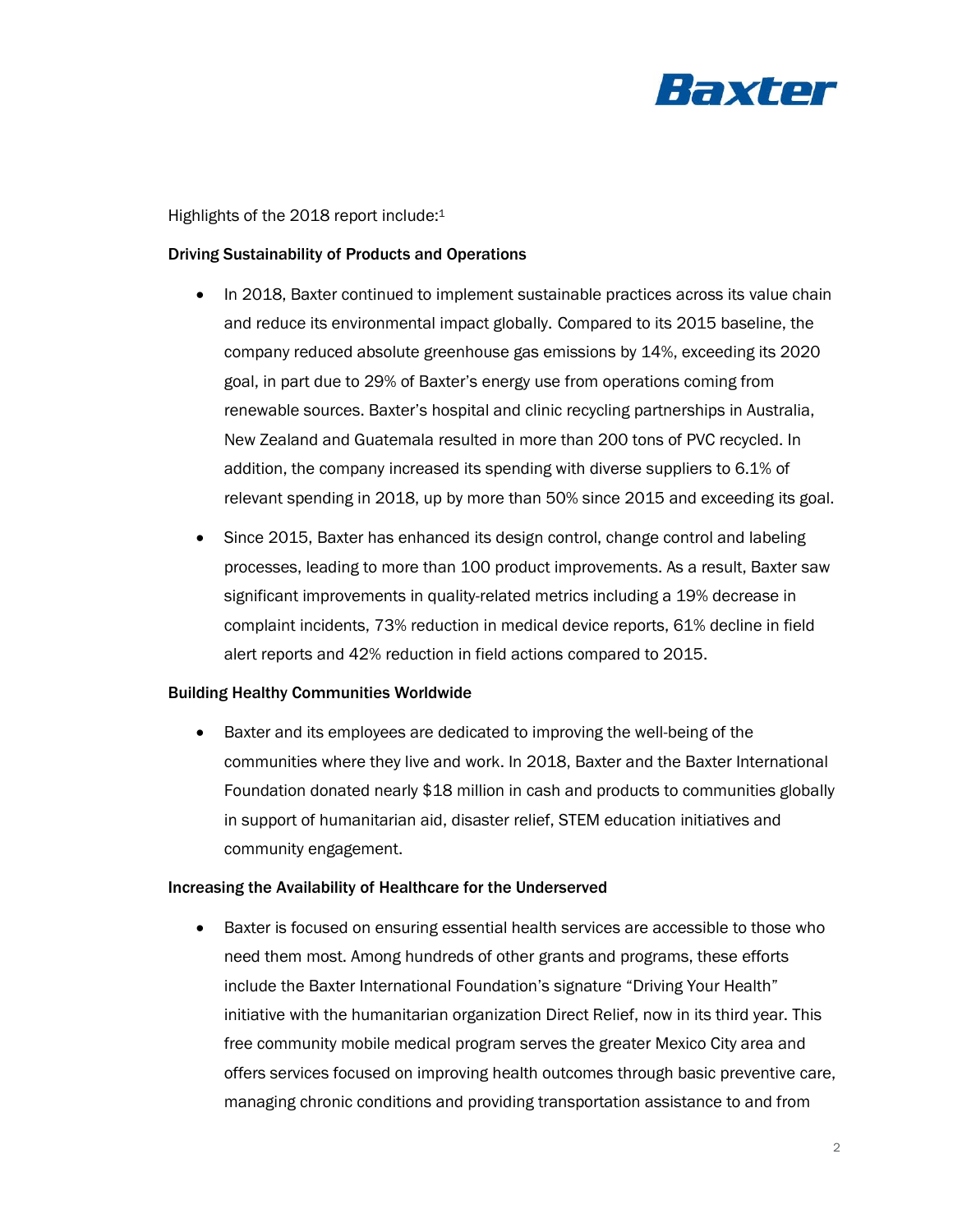

hospitals. From 2016 to 2018, more than 630,000 people benefitted from the program, exceeding the initial goal.

## Fostering a Best Place to Work

- Baxter is deeply committed to attracting, motivating and retaining an inclusive and diverse workforce to drive innovation and collaboration. The company is proud to be recognized around the world by various industry associations and publications as a Best Place to Work, as a champion for women in leadership roles and for its progressive employee programs. Recognitions in 2018—among others—included being named to *Working Mother's* ['100 Best Companies'](https://www.baxter.com/baxter-newsroom/baxter-recognized-one-working-mothers-2018-100-best-companies) list and a distinction from *Forbes* as one of 'America's Best Large Employers.'
- Healthy employees are more engaged and less vulnerable to safety incidents, which is why Baxter strives to create a culture that promotes personal and workplace health. In 2018, Baxter achieved an average employee participation rate of 38% in BeWell@Baxter employee wellness programs and accomplished top quartile results in total recordable incident rates among global companies across all industries as measured by [ORC HSE.](https://www.orchse-strategies.com/)

More information about Baxter's corporate responsibility initiatives can be found [here.](https://www.baxter.com/our-story/corporate-responsibility)

#### About Baxter

Every day, millions of patients and caregivers rely on Baxter's leading portfolio of critical care, nutrition, renal, hospital and surgical products. For more than 85 years, we've been operating at the critical intersection where innovations that save and sustain lives meet the healthcare providers that make it happen. With products, technologies and therapies available in more than 100 countries, Baxter's employees worldwide are now building upon the company's rich heritage of medical breakthroughs to advance the next generation of transformative healthcare innovations. To learn more, visit [www.baxter.com](http://www.baxter.com/) and follow us on [Twitter,](https://twitter.com/baxter_intl?ref_src=twsrc%5Egoogle%7Ctwcamp%5Eserp%7Ctwgr%5Eauthor) [LinkedIn](https://www.linkedin.com/company/baxter-healthcare/) and [Facebook.](https://www.facebook.com/BaxterInternationalInc/)

Baxter is a registered trademark of Baxter International Inc.